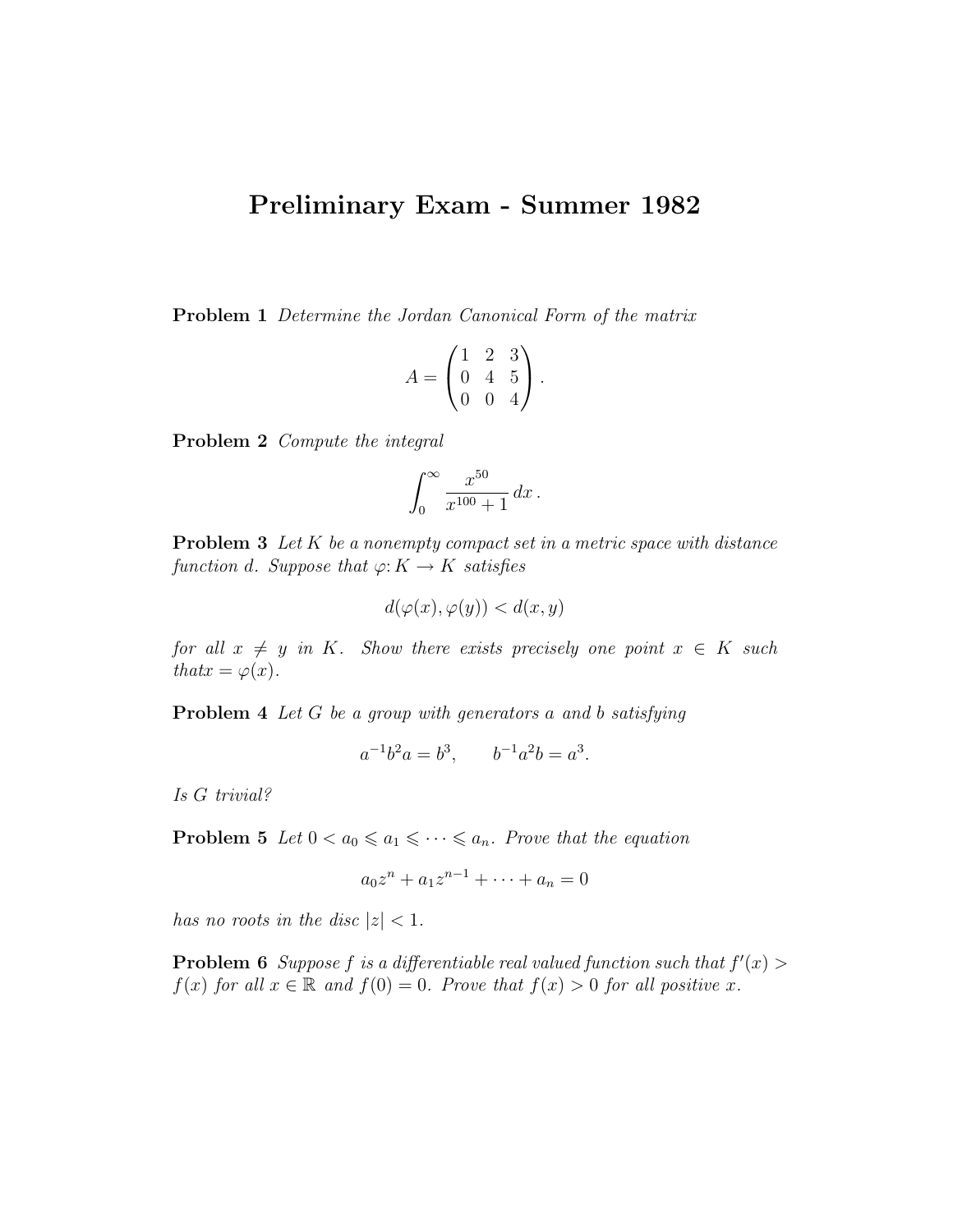**Problem 7** Let V be the vector space of all real  $3 \times 3$  matrices and let A be the diagonal matrix

|   | 0 | $\left( \right)$ |  |
|---|---|------------------|--|
| 0 | 2 | 0                |  |
| 0 | 0 |                  |  |

Calculate the determinant of the linear transformation T on V defined by  $T(X) =$ 1  $\frac{1}{2}(AX + XA).$ 

Problem 8 Let *n* be a positive integer.

1. Show that the binomial coefficient

$$
c_n = \binom{2n}{n}
$$

is even.

2. Prove that  $c_n$  is divisible by 4 if and only if n is not a power of 2.

**Problem 9** Determine the complex numbers z for which the power series

$$
\sum_{n=1}^{\infty} \frac{z^n}{n^{\log n}}
$$

and its term by term derivatives of all orders converge absolutely.

**Problem 10** For complex numbers  $\alpha_1, \alpha_2, \ldots, \alpha_k$ , prove

$$
\limsup_{n} \left| \sum_{j=1}^{k} \alpha_j^{n} \right|^{1/n} = \sup_{j} |\alpha_j|.
$$

Note: See also Problem ??.

**Problem 11** Let s(y) and t(y) be real differentiable functions of y,  $-\infty$  <  $y < \infty$ , such that the complex function

$$
f(x+iy) = e^x (s(y) + it(y))
$$

is complex analytic with  $s(0) = 1$  and  $t(0) = 0$ . Determine  $s(y)$  and  $t(y)$ .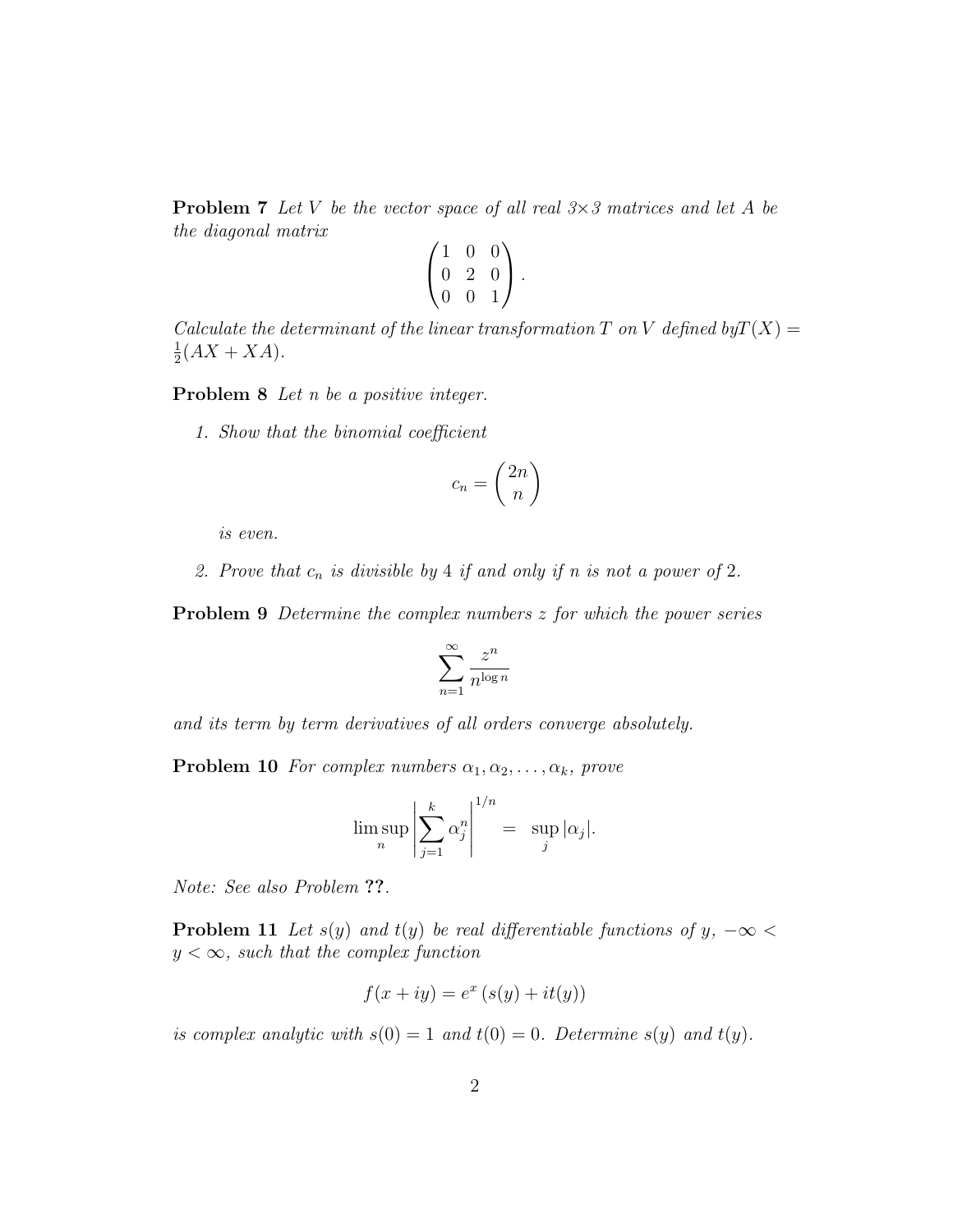Problem 12 Determine (with proofs) which of the following polynomials are irreducible over the field Q of rationals.

- 1.  $x^2 + 3$
- 2.  $x^2 169$
- 3.  $x^3 + x^2 + x + 1$
- $4. x<sup>3</sup> + 2x<sup>2</sup> + 3x + 4.$

**Problem 13** Let  $f : [0, \pi] \to \mathbb{R}$  be continuous and such that

$$
\int_0^\pi f(x)\sin nx\,dx = 0
$$

for all integers  $n \geqslant 1$ . Is f identically 0?

**Problem 14** Let A be a real  $n \times n$  matrix such that  $\langle Ax, x \rangle \geq 0$  for every real n-vector x. Show that  $Au = 0$  if and only if  $A^t u = 0$ .

**Problem 15** Let  $f(z)$  be analytic on the open unit disc  $\mathbb{D}=\{z||z|<1\}$ . Prove that there is a sequence  $(z_n)$  in  $\mathbb D$  such that  $|z_n| \to 1$  and  $(f(z_n))$  is bounded.

**Problem 16** A square matrix A is nilpotent if  $A^k = 0$  for some positive integer k.

- 1. If A and B are nilpotent, is  $A+B$  nilpotent? Proof or counterexample.
- 2. Prove: If A is nilpotent, then  $I A$  is invertible.

**Problem 17** Let  $f : \mathbb{R}^3 \to \mathbb{R}^2$  and assume that 0 is a regular value of f (*i.e.*, the differential of f has rank 2 at each point of  $f^{-1}(0)$ ). Prove that  $\mathbb{R}^3 \setminus f^{-1}(0)$  is arcwise connected.

**Problem 18** Let E be the set of all continuous real valued functions u:  $[0, 1] \rightarrow \mathbb{R}$  satisfying

$$
|u(x) - u(y)| \leq |x - y|, \quad 0 \leq x, y \leq 1, \quad u(0) = 0.
$$

Let  $\varphi : E \to \mathbb{R}$  be defined by

$$
\varphi(u) = \int_0^1 \left( u(x)^2 - u(x) \right) dx.
$$

Show that  $\varphi$  achieves its maximum value at some element of E.